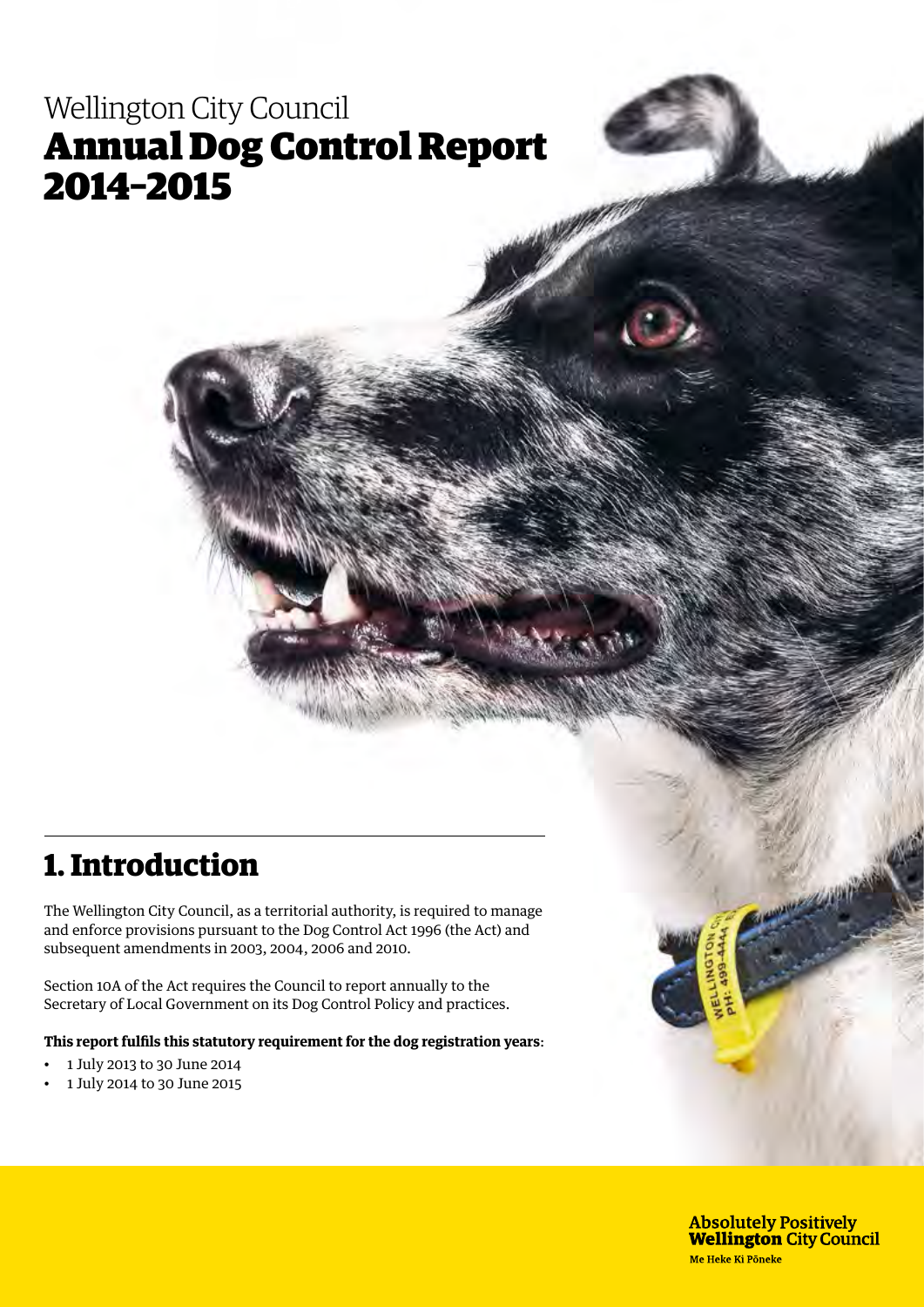## 2. The Council's Dog Control Policy and Practices

### **2.1 Policy objectives**

The Council adopted a Dog Policy in December 2009 making provisions relating to the control of dogs in public places, which are enforceable under the Wellington Consolidated Bylaw 2008 – Part 2: Animals.

The objectives of the policy are to:

- Ensure that the owners of dogs comply with their obligations under the Act, that dogs are well cared for and Wellingtonians are able to enjoy dog ownership;
- Prevent any potential danger caused by dogs to the public and to wildlife and natural habitats;
- Minimise the risk of distress and nuisance caused by dogs to the public and to wildlife and natural habitats;
- Actively promote the responsible ownership of dogs; and
- Provide for the reasonable exercise and recreational needs of dogs and their owners.

#### **2.2 Fees**

Dog registration fees, fines and impound fees contribute 75% of the cost of dog control in Wellington City. The Council also operates a Responsible Dog owner scheme which provides a discounted rate for dog owners who meet the relevant criteria. Dog registration fees are set by Council resolution

### **2.3 Summary of Practices**

Wellington City Council contracts the management of its Animal Control functions to Hutt City Council which has a team based solely in Wellington for the delivery of animal management within the boundaries of Wellington City.

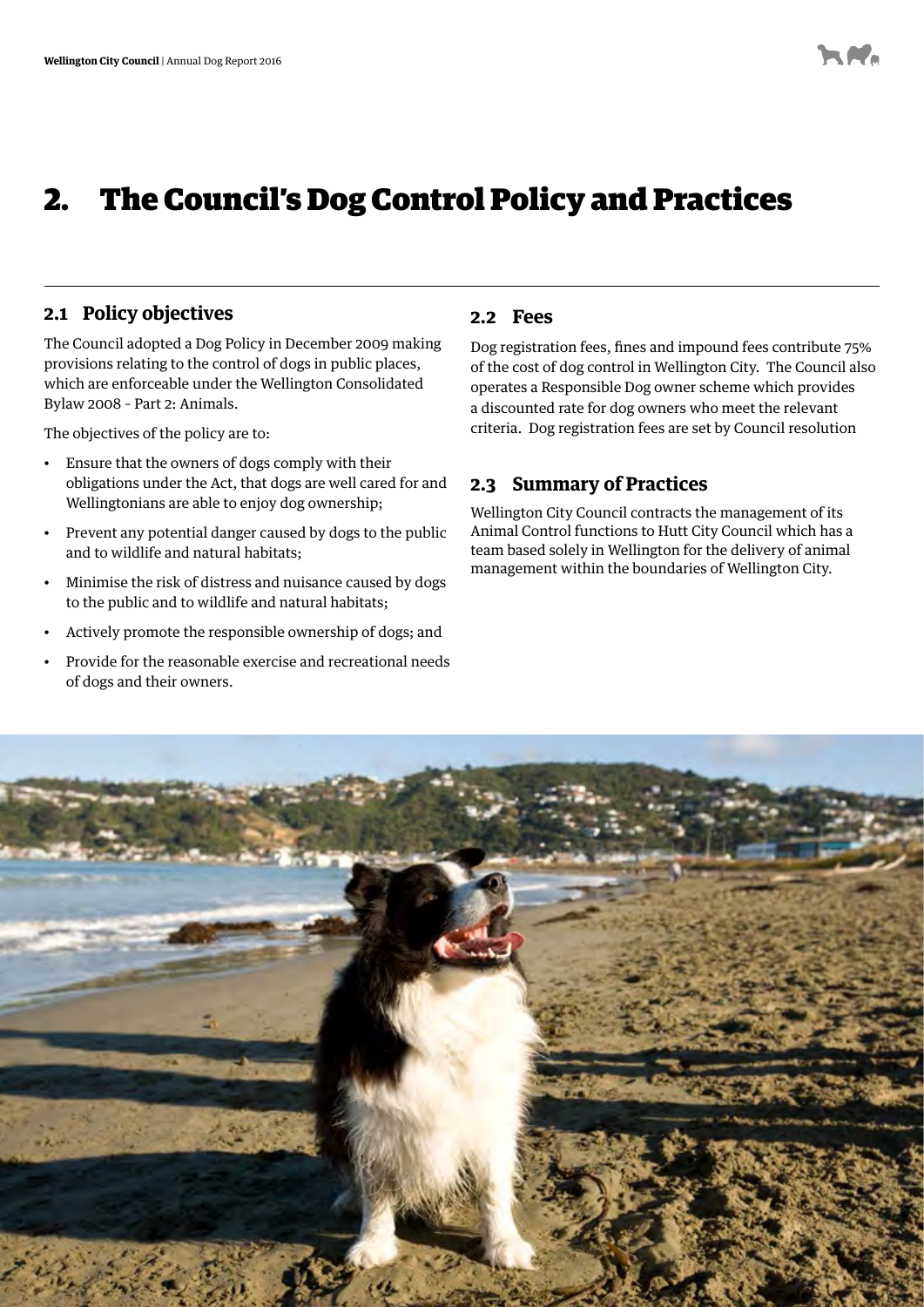## Key Achievements

# Dogs registered for the 2013/14 year:

- **2013/14:** 10,480
- **• 2014/15:** 10,716

*Over 98% of Requests for service were responded to within optimal time frames, far exceeding targets.*

**Key plans** for this period included an increase in dog awareness programmes in primary schools aimed at teaching children to be safe around dogs.

Forty six of those visits were completed in schools. Another 27 sessions were held with other groups who interact with dogs as part of their occupations (meter readers, community nursing groups etc). The focus of this training was on keeping safe around dogs.

**Community Education** has been a major focus of the Animal Services Team through the Wellington City Council policies and bylaws.

Animal Control staff have developed a plan for Wellington City dog owners in conjunction with Hutt City Council and the SPCA for the management of displaced animals during an emergency situation.

For dog owners who need to evacuate with pets, plans have been put in place to ensure safe management for pets where possible, depending on the severity and type of disaster declared.

**On site assistance** for dog owners with obedience and behavioural advice is given to dog owners experiencing difficulty with their dogs by trained Animal Control Officers.

**Rehoming programme:** Wellington City is fortunate to have a very proactive dog rehoming programme coupled with Hutt City Council with an increasing demand from persons living throughout the city and region wishing to adopt dogs from our shelters. All dogs are put through a series of tests to evaluate their suitability prior to placement. The use of Facebook with our rehoming programme has assisted in a great many dogs being placed in new homes and a number of councils have recently adopted our rehoming procedures including the use of webpages and Facebook.

**Community free dog training:** This service is made available to dog owners which occurs every two to three months managed by the Animal Services Team. This type of activity has proved very popular with dog owners who often need assistance and advice with management of their own dogs.

**Low cost microchipping** has been made available to dog owners at the shelter at Moa Point and there has also been an increase in dogs being microchipped.

**Community relationships:** Animal Control staff have been working with community groups such as dog obedience clubs, local welfare agencies, veterinary staff and community development groups to proactively promote the responsible ownership of dogs.

Attendance at dog walking groups and fundraising events has continued to be our focus whereby we are able to increase and promote responsible dog ownership, promote microchipping and desexing. The aim of building these relationships has been to create a better informed community of dog owners.

**Community partners:** Animal Services have excellent relationships with the Wellington SPCA, HUHA (Helping You Help Animals), local Police and the many dog obedience clubs and dog behaviourists. This network of community partners has helped us to achieve the level of success that we have experienced in the community.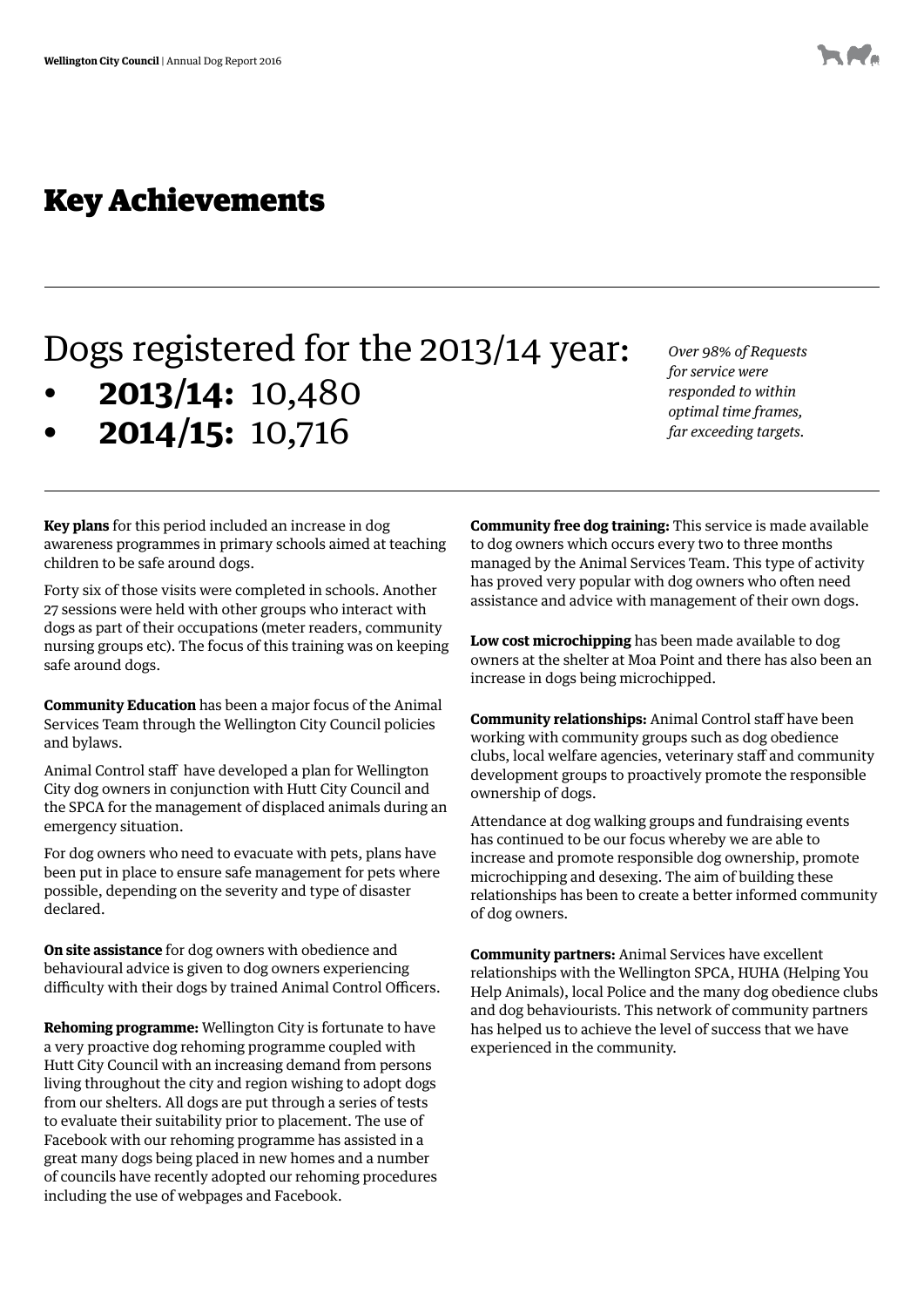# 3. Dog Control Statistics

The information provided below sets out the statistical information required by Section 10(A) (2)

### **3.1 Dangerous and Menacing Dogs**

#### **Number of dogs classified as dangerous (Section 31)**

| <b>Category</b>                                   | 2013/14 | 2014/15  |
|---------------------------------------------------|---------|----------|
| Dangerous by owner conviction S31(1)(a)           |         | 8        |
| Dangerous by sworn evidence S31(1)(b)             |         | $\bf{0}$ |
| Dangerous by owner admitting in writing S31(1)(c) | 2       |          |
| <b>Total dangerous dogs</b>                       |         | 10       |

#### **Number of dogs classified as menacing (Section 33A and 33C)**

| Category                                          | 2013/14 | 2014/15 |
|---------------------------------------------------|---------|---------|
| Menacing by behaviour (S33A(1)(b)(i)              | 11      |         |
| Menacing by breed characteristics (S33A(1)(b)(ii) | 5       | 7       |
| Menacing by Schedule 4 breed S33C(1)              | 32      | 28      |
| <b>Total menacing dogs</b>                        | 48      | 42      |

#### **Number of infringement notices issued:**

|                             | 2013/14 | 2014/15 |
|-----------------------------|---------|---------|
| Infringement notices issued | 150     | 169     |

#### **Probationary owners and disqualified owners:**

We have not disqualified or applied probationary classifications on any dog owners over the periods 2013/14 and 2014/15

### **Number of dog owners prosecuted by Wellington City Council:**

WCC prosecuted one dog owner under S57 of the Dog Act during the period 2013/14

There were no prosecutions during the period 2014/15